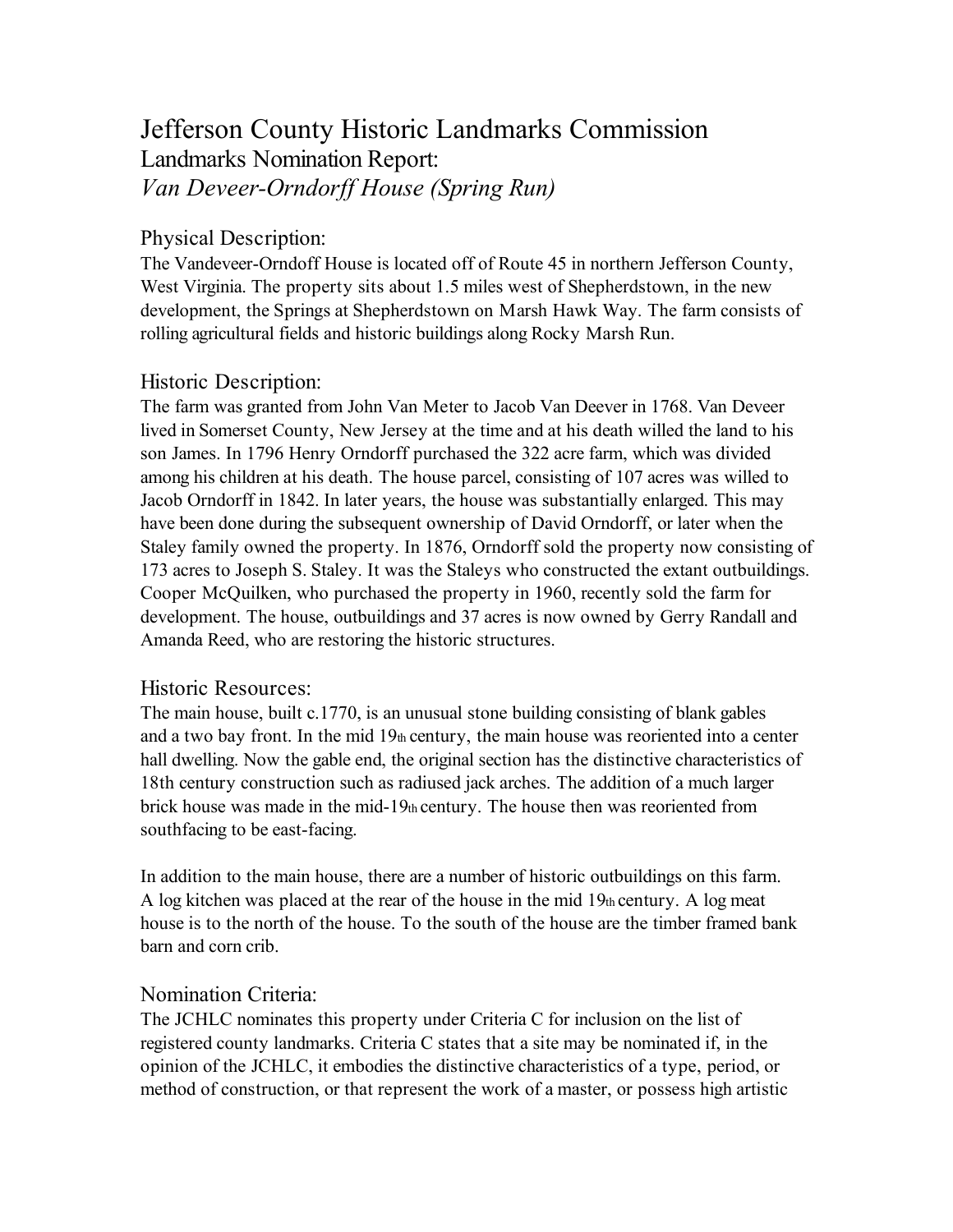values. Owners, Gerry Randall & Amanda Reed, have agreed to have the property listed as Jefferson County Historic Landmark.

#### Nomination Action:

The JCHLC voted unanimously to add the Spring Run, the Vandeever-Orndorff House, under Criteria C, to the rolls of registered Jefferson County Historic Landmarks on October 15, 2007.



Front Elevation